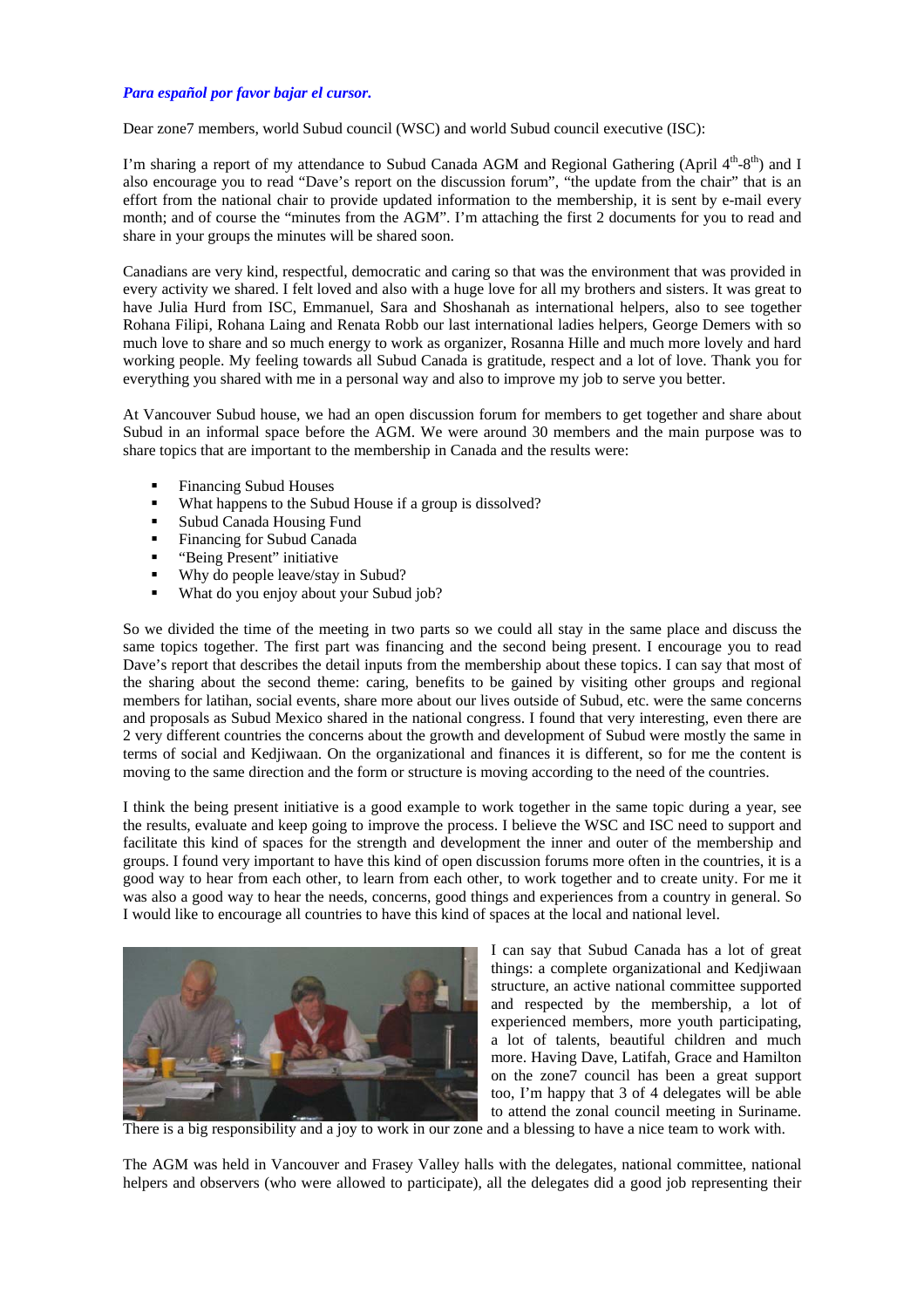groups, the resolutions will be followed up by the national committee, I'll send a copy of the minutes when they are approved.

It is important to mention that the national committee has Dave (chair), Latifah(cc) and Camille (treasurer) located on the western and Michael (secretary) and Andrew (vicechair) on the eastern, this is a good balance of national representatives living in the two regions, during the year they work together by e-mail and phone and this time was a good opportunity too to work together as national committee, and the same happened with the four national helpers.



At the regional gathering there was a bigger attendance, more families, a beautiful place surrounded by nature allowed us to feel more relax and joyful to share together. There were some workshops: art, dance, theater, writing, and more activities for sharing. We had also a great entertainment night! Poetry, singing, melodrama and more singing until early in the morning! We also had the opportunity to listen George Demers about his experience as regional chair and working in Subud, to witness testing to select SYA and Susila Dharma national representative, an

opportunity for me as zonal representative to share about the countries in our zone7 and my work as zonal representative. To conclude the event we had an open space to share what we liked from the weekend, the importance to have this kind of gatherings, the blessing of the behavior of the children during this gathering, the happiness of sharing together, special personal gifts, and as one of the results the place is already reserved for next year!.

It is important to share the importance of the functions and work that the national and regional representatives are doing, not all the membership will be interested to know details but have the right to have the information and also to participate in this sessions, in this way we could create more awareness of the value of our Subud organization.

After the regional gathering the international helpers were able to visit the groups and work with them, I was able to attend the visit to Vancouver group and found very important to be there and for the future try to make some visits with the IH's, it is valuable to listen to membership, to provide information and together find better ways to communicate. For example there was also the idea of sharing our stories about what do we enjoy the most of Subud, through a technique (appreciative inquiry), to explore what is what we find valuable from Subud and work together with joy to strength that, I found it interesting and will get more information and experience about that, this could be one way to Unity. If you would like to know more about this let me know or you can also write to Sjahari Hollands at: lshollands@telus.net.

Been present in Subud Canada AGM and Regional gathering was very important for me as a zonal representative. I could say I'll focus my job and actions in zone7 towards UNITY and CONTINUITY.

Best wishes for the coming regional eastern gathering May  $19^{th}$ -21st at CAMP KAWARTHA, LAKEFIELD, ONTARIO. More info please write to: Valentine Narvey at: vnarvey1@yahoo.com

I'm sharing some photos from the events, I hope you enjoy them!. http://www.kodakgallery.com/ShareLandingSignin.jsp?Uc=amlt8f9.89d214ql&Uy= fgy2xo&Upost\_signin=Slideshow.jsp%3Fmode%3Dfromshare&Ux=0&UV=507776446586\_216984826109

Love and best wishes, Mariamah Flores Torres Zone7 representative USA, Canada, Mexico, Cuba, Caribbean, Suriname.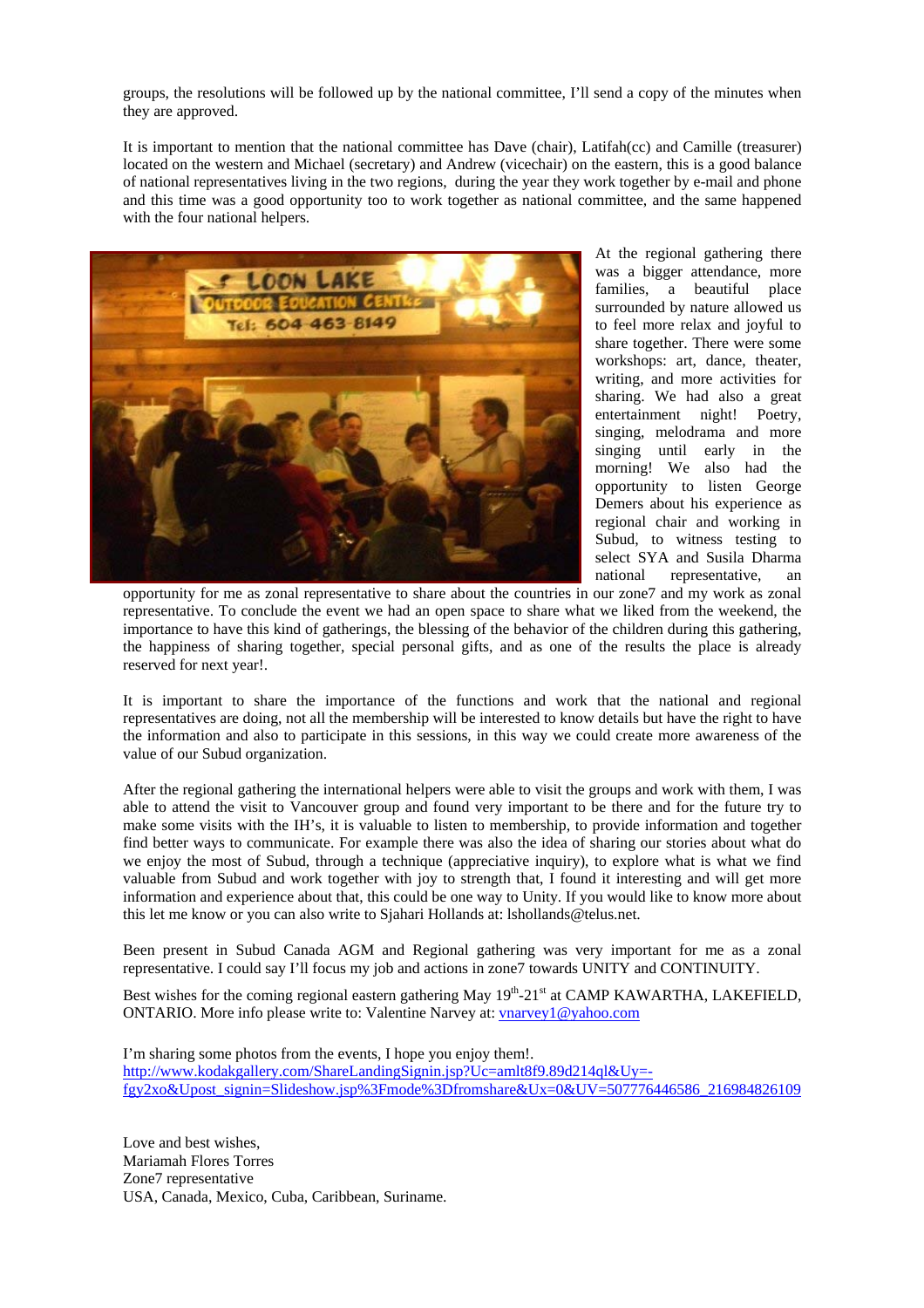Queridos miembros de la zona 7, consejo mundial (WSC) y comité ejecutivo del consejo mundial (ISC):

Les comparto el reporte de mi asistencia a la Reunión Anual de Subud Canadá y la Reunión Regional (del 4 al 8 de Abril) y también los invito a leer el "reporte de Dave sobre el foro de discusión", "la actualización del presidente" que es un esfuerzo del presidente nacional para proveer de información actualizada a la membresía, es enviado por correo electrónico cada mes; y por supuesto "las minutas de la Reunión Anual". Adjunto los dos primeros documentos para que los lean y compartan en sus grupos, las minutas serán enviadas pronto.

Los canadienses son muy amables, respetuosos, democráticos y cuidadosos así que este fue el ambiente que tuvimos en cada una de las actividades que compartimos. Me sentí muy querida y con un gran amor hacia mis hermanos y hermanas. Fue muy bueno ver a Julia Hurd del ISC, a Emmanuel, Sara y Shoshanah como ayudantes internacionales, ver juntas a Rohana Filipi, Rohana Laing y Renata Robb nuestras ayudantes internacionales del periodo anterior, George Demers quien con mucho amor compartió su energía y talento como organizador, Rosanna Hille y mucha mas gente amorosa y que gusta de trabajar dentro de nuestra organización. Mi sentimiento hacia Subud Canadá es gratitud, respeto y mucho amor. Gracias por todo lo que compartieron conmigo en forma personal y también para mejorar mi trabajo y poder servirles mejor.

En la casa Subud de Vancouver tuvimos un foro abierto en donde los miembros compartieron en un espacio informal algunos temas que consideran importantes, cerca de 30 participantes, los temas fueron los siguientes:

- **Financiamiento para casas subud**
- ¿qué pasa con una casa subud si un grupo se disuelve?
- Fondo para construcción de casas de Subud Canadá
- La iniciativa de "Estar presentes en el mundo"
- ¿Por qué la gente se va y por que se queda en Subud?
- ¿Qué es lo que mas disfrutamos al realizar un trabajo en Subud?

Dividimos el tiempo de la reunión en dos partes para que pudiéramos de esta forma permanecer en el mismo lugar todos juntos. La primera parte fue relativa a finanzas y la segunda enfocada mas a estar presentes en el mundo. Los invito a leer el reporte de Dave que describe con mayor detalle los comentarios de la membresía sobre estos temas. Puedo decir que la mayoría de los comentarios sobre el segundo tema fueron enfocados a cuidarnos entre nosotros, beneficios al visitar otros grupos y miembros para hacer latihan juntos, organizar eventos sociales, compartir mas sobre nuestras vidas fuera de Subud, etc. fueron los mismos temas y preocupaciones compartidas en el congreso nacional de Subud México. Encontré esto muy interesante porque aunque somos dos países diferentes las inquietudes sobre el crecimiento y desarrollo de Subud fueron muy similares en términos sociales y kedjiwaan; en el aspecto organizacional y financiero es diferente, así que para mi el contenido se esta moviendo hacia la misma dirección y la forma o estructura se esta moviendo de acuerdo con las necesidades especificas de cada país.

Pienso que la iniciativa de estar presentes en el mundo es un buen ejemplo para trabajar juntos en el mismo tema durante un año, ver los resultados, evaluarlos y continuar el proceso de mejora. Creo que el WSC y el ISC necesitan apoyar y facilitar este tipo de espacios para fortalecer y desarrollar el interno y externo de la membresía y grupos. Encuentro muy importante tener este tipo de foros abiertos en una forma continua dentro de los países, es una buena forma de escucharnos, aprender unos de otros, trabajar juntos y crear unidad. Para mi también es una buena forma de escuchar las necesidades, preocupaciones, buenas cosas y experiencias de un país en general. Así que me gustaría motivar a todos los países a tener este tipo de espacios en el futuro próximo a nivel local y nacional.

Puedo decir que Subud Canadá tiene muchas cosas buenas: una estructura completa en la parte organizacional y kedjiwaan, un comité nacional activo, apoyado y respetado por la membresía, muchos miembros con experiencia, más juventud participativa, muchos talentos, hermosos niños y mucho mas. El tener a Dave, Latifah, Grace y Hamilton dentro del consejo de zona también ha sido un apoyo para mi, estoy contenta de que 3 de los 4 delegados podrán asistir a la próxima reunión del consejo de zona en Suriname. Es una gran responsabilidad y alegría poder trabajar dentro de nuestra zona y una bendición tener un buen equipo de trabajo.

La Reunión Anual (AGM) fue hospedada en los grupos de Vancouver y Ferasey Valley, asistieron los delegados, el comité nacional, los ayudantes nacionales y observadores (a quienes se les permitió participar), todos los delegados hicieron un gran trabajo representando a sus grupos, el comité nacional dará seguimiento a las resoluciones, enviaré una copia de las minutas una vez que estas sean aprobadas.